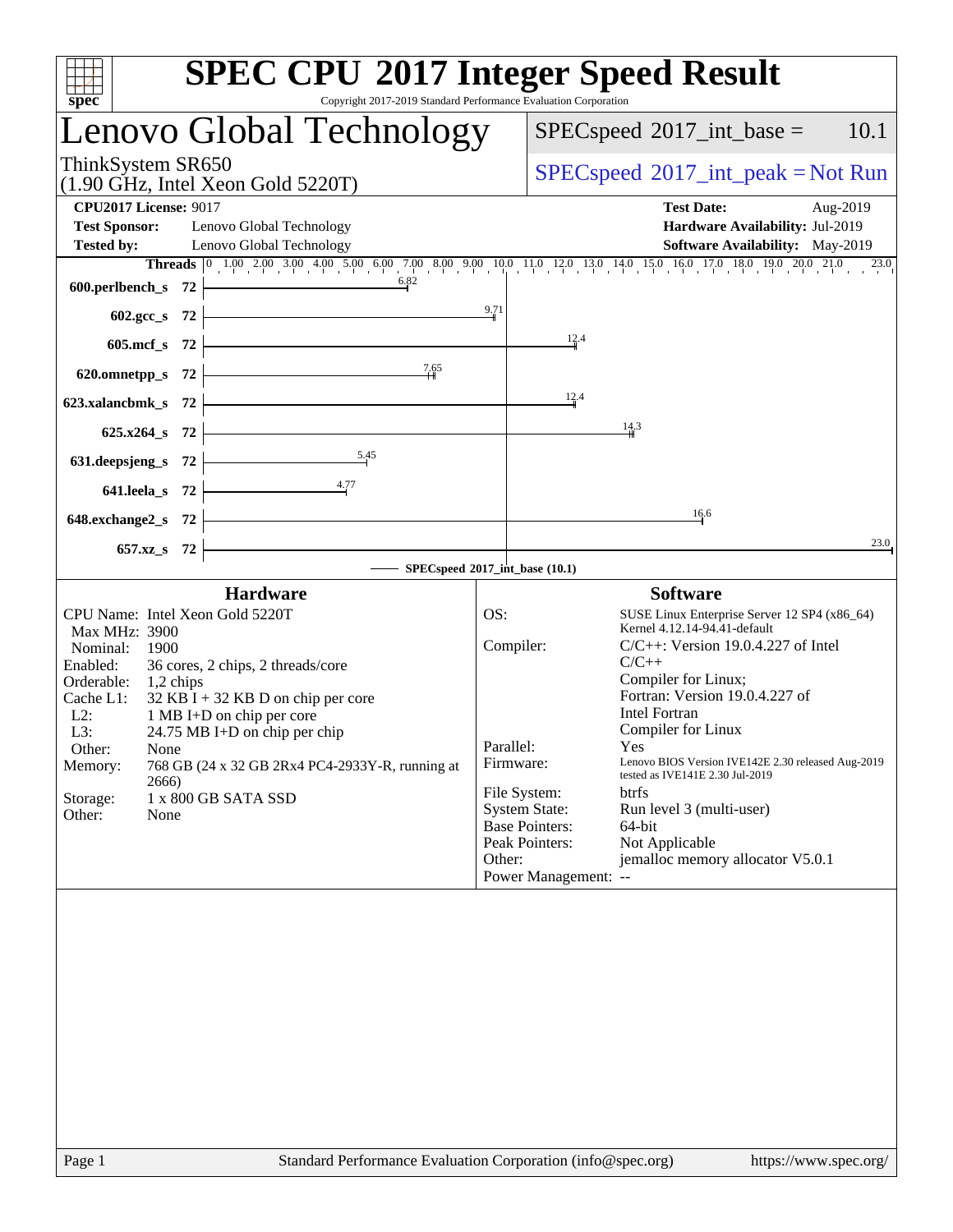

### **[SPEC CPU](http://www.spec.org/auto/cpu2017/Docs/result-fields.html#SPECCPU2017IntegerSpeedResult)[2017 Integer Speed Result](http://www.spec.org/auto/cpu2017/Docs/result-fields.html#SPECCPU2017IntegerSpeedResult)** Copyright 2017-2019 Standard Performance Evaluation Corporation

# Lenovo Global Technology

(1.90 GHz, Intel Xeon Gold 5220T)

 $SPECspeed^{\circ}2017\_int\_base = 10.1$  $SPECspeed^{\circ}2017\_int\_base = 10.1$ 

## ThinkSystem SR650<br>  $\begin{array}{c}\n\text{SPEC speed} \textdegree 2017\_int\_peak = Not Run\n\end{array}$

**[Test Sponsor:](http://www.spec.org/auto/cpu2017/Docs/result-fields.html#TestSponsor)** Lenovo Global Technology **[Hardware Availability:](http://www.spec.org/auto/cpu2017/Docs/result-fields.html#HardwareAvailability)** Jul-2019

**[CPU2017 License:](http://www.spec.org/auto/cpu2017/Docs/result-fields.html#CPU2017License)** 9017 **[Test Date:](http://www.spec.org/auto/cpu2017/Docs/result-fields.html#TestDate)** Aug-2019 **[Tested by:](http://www.spec.org/auto/cpu2017/Docs/result-fields.html#Testedby)** Lenovo Global Technology **[Software Availability:](http://www.spec.org/auto/cpu2017/Docs/result-fields.html#SoftwareAvailability)** May-2019

## **[Results Table](http://www.spec.org/auto/cpu2017/Docs/result-fields.html#ResultsTable)**

|                                            | <b>Base</b>    |                |       |                | <b>Peak</b> |                |       |                |                |              |                |              |                |              |
|--------------------------------------------|----------------|----------------|-------|----------------|-------------|----------------|-------|----------------|----------------|--------------|----------------|--------------|----------------|--------------|
| <b>Benchmark</b>                           | <b>Threads</b> | <b>Seconds</b> | Ratio | <b>Seconds</b> | Ratio       | <b>Seconds</b> | Ratio | <b>Threads</b> | <b>Seconds</b> | <b>Ratio</b> | <b>Seconds</b> | <b>Ratio</b> | <b>Seconds</b> | <b>Ratio</b> |
| 600.perlbench_s                            | 72             | 261            | 6.79  | 260            | 6.83        | 260            | 6.82  |                |                |              |                |              |                |              |
| $602.\text{gcc}\_\text{s}$                 | 72             | 412            | 9.66  | 409            | 9.73        | 410            | 9.71  |                |                |              |                |              |                |              |
| $605$ .mcf s                               | 72             | 381            | 12.4  | 379            | 12.4        | 379            | 12.4  |                |                |              |                |              |                |              |
| 620.omnetpp_s                              | 72             | 218            | 7.50  | 213            | 7.65        | 212            | 7.71  |                |                |              |                |              |                |              |
| 623.xalancbmk s                            | 72             | 114            | 12.4  | 115            | 12.4        | 114            | 12.4  |                |                |              |                |              |                |              |
| 625.x264 s                                 | 72             | 123            | 14.3  | 124            | 14.2        | 123            | 14.3  |                |                |              |                |              |                |              |
| 631.deepsjeng_s                            | 72             | 263            | 5.45  | 263            | 5.45        | 263            | 5.44  |                |                |              |                |              |                |              |
| 641.leela s                                | 72             | 358            | 4.77  | 358            | 4.76        | 358            | 4.77  |                |                |              |                |              |                |              |
| 648.exchange2_s                            | 72             | 177            | 16.6  | 177            | 16.6        | 176            | 16.7  |                |                |              |                |              |                |              |
| $657.xz$ <sub>S</sub>                      | 72             | 269            | 23.0  | 269            | 23.0        | 269            | 23.0  |                |                |              |                |              |                |              |
| $SPECspeed*2017$ int base =<br><b>10.1</b> |                |                |       |                |             |                |       |                |                |              |                |              |                |              |

**[SPECspeed](http://www.spec.org/auto/cpu2017/Docs/result-fields.html#SPECspeed2017intpeak)[2017\\_int\\_peak =](http://www.spec.org/auto/cpu2017/Docs/result-fields.html#SPECspeed2017intpeak) Not Run**

Results appear in the [order in which they were run.](http://www.spec.org/auto/cpu2017/Docs/result-fields.html#RunOrder) Bold underlined text [indicates a median measurement.](http://www.spec.org/auto/cpu2017/Docs/result-fields.html#Median)

## **[Operating System Notes](http://www.spec.org/auto/cpu2017/Docs/result-fields.html#OperatingSystemNotes)**

Stack size set to unlimited using "ulimit -s unlimited"

## **[General Notes](http://www.spec.org/auto/cpu2017/Docs/result-fields.html#GeneralNotes)**

Environment variables set by runcpu before the start of the run:  $KMP$  AFFINITY = "granularity=fine, scatter" LD\_LIBRARY\_PATH = "/home/cpu2017-1.0.5-ic19.0u4/lib/intel64" LD\_LIBRARY\_PATH = "\$LD\_LIBRARY\_PATH:/home/cpu2017-1.0.5-ic19.0u4/je5.0.1-64" OMP\_STACKSIZE = "192M" Binaries compiled on a system with 1x Intel Core i9-799X CPU + 32GB RAM memory using Redhat Enterprise Linux 7.5 Transparent Huge Pages enabled by default Prior to runcpu invocation Filesystem page cache synced and cleared with: sync; echo 3> /proc/sys/vm/drop\_caches NA: The test sponsor attests, as of date of publication, that CVE-2017-5754 (Meltdown) is mitigated in the system as tested and documented. Yes: The test sponsor attests, as of date of publication, that CVE-2017-5753 (Spectre variant 1) is mitigated in the system as tested and documented. Yes: The test sponsor attests, as of date of publication, that CVE-2017-5715 (Spectre variant 2) is mitigated in the system as tested and documented. Yes: The test sponsor attests, as of date of publication, that CVE-2018-3640 (Spectre variant 3a) is mitigated in the system as tested and documented. Yes: The test sponsor attests, as of date of publication, that CVE-2018-3639 (Spectre variant 4) is mitigated in the system as tested and documented. jemalloc, a general purpose malloc implementation built with the RedHat Enterprise 7.5, and the system compiler gcc 4.8.5 **(Continued on next page)**

| Page 2 | Standard Performance Evaluation Corporation (info@spec.org) | https://www.spec.org/ |
|--------|-------------------------------------------------------------|-----------------------|
|--------|-------------------------------------------------------------|-----------------------|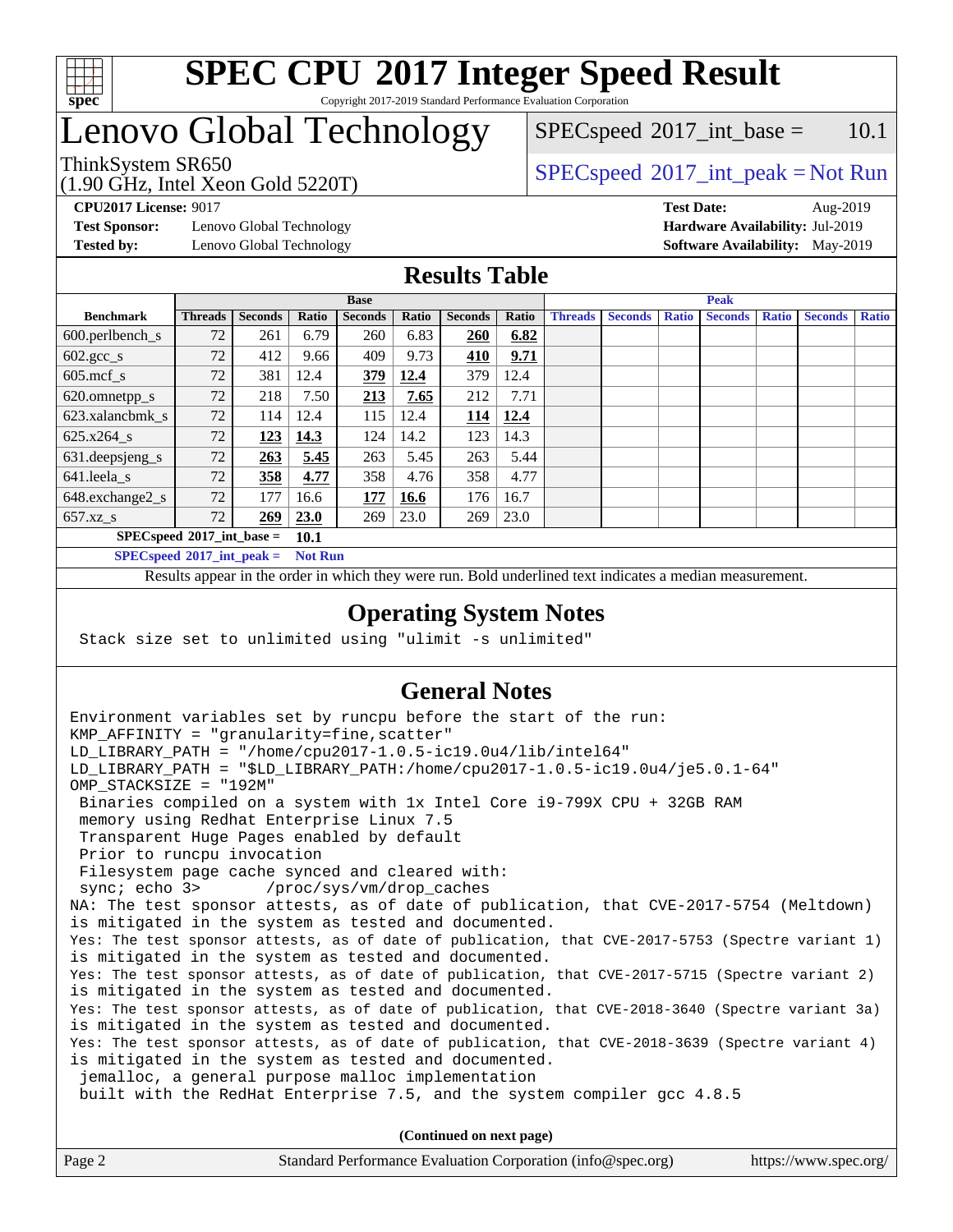

## **[SPEC CPU](http://www.spec.org/auto/cpu2017/Docs/result-fields.html#SPECCPU2017IntegerSpeedResult)[2017 Integer Speed Result](http://www.spec.org/auto/cpu2017/Docs/result-fields.html#SPECCPU2017IntegerSpeedResult)** Copyright 2017-2019 Standard Performance Evaluation Corporation

# Lenovo Global Technology

 $SPECspeed^{\circledcirc}2017\_int\_base = 10.1$  $SPECspeed^{\circledcirc}2017\_int\_base = 10.1$ 

(1.90 GHz, Intel Xeon Gold 5220T)

ThinkSystem SR650<br>(1.00 GHz, Intel Year Gald 5220T) [SPECspeed](http://www.spec.org/auto/cpu2017/Docs/result-fields.html#SPECspeed2017intpeak)<sup>®</sup>[2017\\_int\\_peak = N](http://www.spec.org/auto/cpu2017/Docs/result-fields.html#SPECspeed2017intpeak)ot Run

**[Test Sponsor:](http://www.spec.org/auto/cpu2017/Docs/result-fields.html#TestSponsor)** Lenovo Global Technology **[Hardware Availability:](http://www.spec.org/auto/cpu2017/Docs/result-fields.html#HardwareAvailability)** Jul-2019 **[Tested by:](http://www.spec.org/auto/cpu2017/Docs/result-fields.html#Testedby)** Lenovo Global Technology **[Software Availability:](http://www.spec.org/auto/cpu2017/Docs/result-fields.html#SoftwareAvailability)** May-2019

**[CPU2017 License:](http://www.spec.org/auto/cpu2017/Docs/result-fields.html#CPU2017License)** 9017 **[Test Date:](http://www.spec.org/auto/cpu2017/Docs/result-fields.html#TestDate)** Aug-2019

## **[General Notes \(Continued\)](http://www.spec.org/auto/cpu2017/Docs/result-fields.html#GeneralNotes)**

sources available from jemalloc.net or <https://github.com/jemalloc/jemalloc/releases>

## **[Platform Notes](http://www.spec.org/auto/cpu2017/Docs/result-fields.html#PlatformNotes)**

| Page 3 |                                                                                                                                                                                                                                                                                                                 | Standard Performance Evaluation Corporation (info@spec.org)                                                                                                                                                                                                                                                                                                       | https://www.spec.org/ |
|--------|-----------------------------------------------------------------------------------------------------------------------------------------------------------------------------------------------------------------------------------------------------------------------------------------------------------------|-------------------------------------------------------------------------------------------------------------------------------------------------------------------------------------------------------------------------------------------------------------------------------------------------------------------------------------------------------------------|-----------------------|
|        |                                                                                                                                                                                                                                                                                                                 | (Continued on next page)                                                                                                                                                                                                                                                                                                                                          |                       |
|        | BogoMIPS:                                                                                                                                                                                                                                                                                                       | 3800.00                                                                                                                                                                                                                                                                                                                                                           |                       |
|        | From 1scpu:<br>Architecture:<br>$CPU$ op-mode( $s$ ):<br>Byte Order:<br>CPU(s):<br>$On$ -line CPU(s) list:<br>$Thread(s)$ per core:<br>Core(s) per socket:<br>Socket(s):<br>NUMA $node(s):$<br>Vendor ID:<br>CPU family:<br>Model:<br>Model name:<br>Stepping:<br>CPU MHz:<br>$CPU$ max $MHz$ :<br>CPU min MHz: | x86 64<br>$32$ -bit, $64$ -bit<br>Little Endian<br>72<br>$0 - 71$<br>2<br>18<br>$\overline{a}$<br>$\overline{2}$<br>GenuineIntel<br>6<br>85<br>$Intel(R)$ Xeon $(R)$ Gold 5220T CPU @ 1.90GHz<br>7<br>1900.000<br>3900.0000<br>800.0000                                                                                                                           |                       |
|        | From /proc/cpuinfo<br>"physical id"s (chips)<br>$\mathbf{2}$<br>72 "processors"<br>cpu cores : 18<br>siblings : 36                                                                                                                                                                                              | model name: $Intel(R)$ Xeon $(R)$ Gold 5220T CPU @ 1.90GHz<br>cores, siblings (Caution: counting these is hw and system dependent. The following<br>excerpts from /proc/cpuinfo might not be reliable. Use with caution.)<br>physical 0: cores 0 1 2 3 4 8 9 10 11 16 17 18 19 20 24 25 26 27<br>physical 1: cores 0 1 2 3 4 8 9 10 11 16 17 18 19 20 24 25 26 27 |                       |
|        | For more information on this section, see                                                                                                                                                                                                                                                                       | SUT (System Under Test) info as seen by some common utilities.<br>https://www.spec.org/cpu2017/Docs/config.html#sysinfo                                                                                                                                                                                                                                           |                       |
|        | BIOS configuration:<br>Choose Operating Mode set to Maximum Performance<br>Choose Operating Mode set to Custom Mode<br>C-States set to Legacy<br>running on linux-gf3m Tue Aug 13 10:32:34 2019                                                                                                                 | Sysinfo program /home/cpu2017-1.0.5-ic19.0u4/bin/sysinfo<br>Rev: r5974 of 2018-05-19 9bcde8f2999c33d61f64985e45859ea9                                                                                                                                                                                                                                             |                       |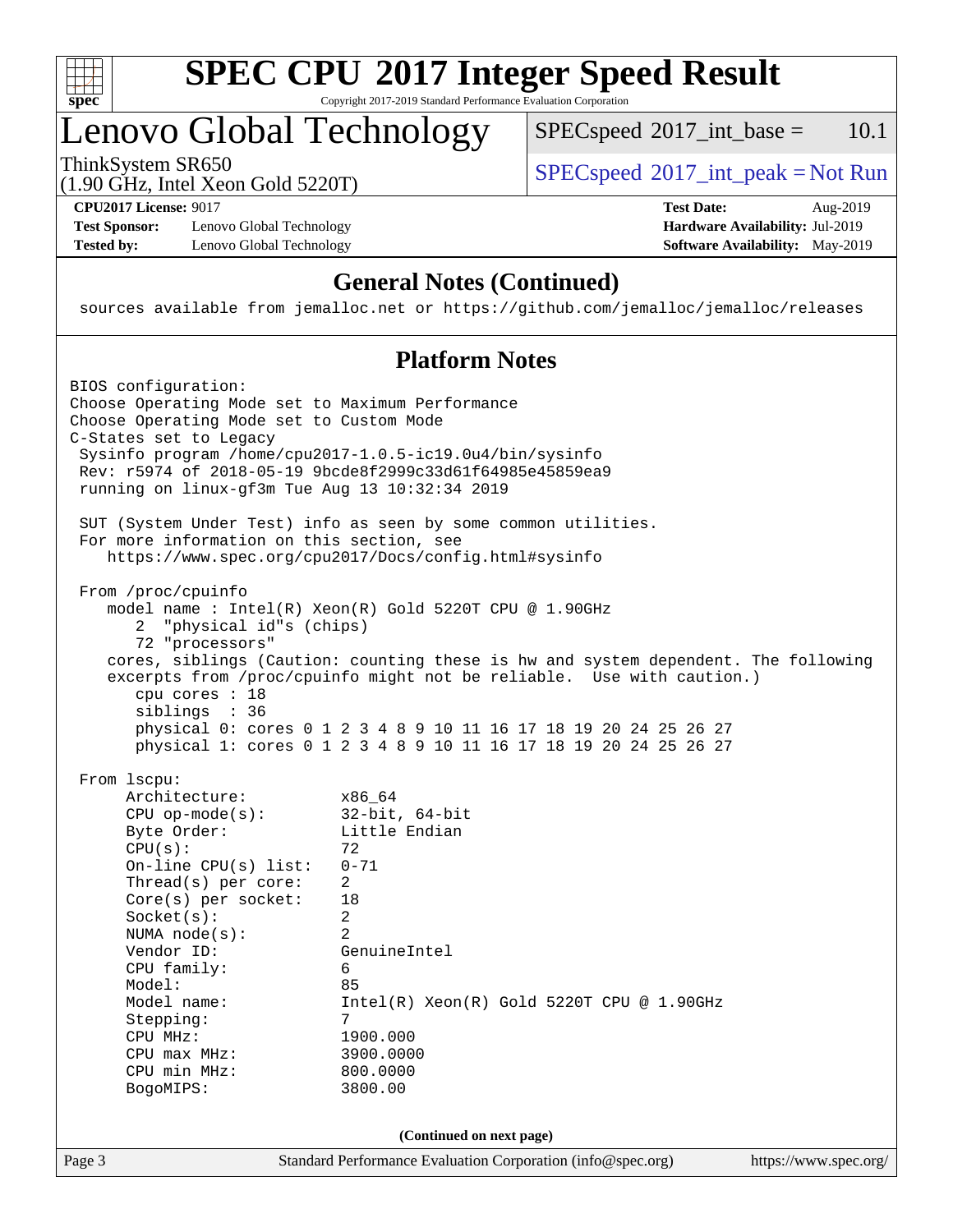

# **[SPEC CPU](http://www.spec.org/auto/cpu2017/Docs/result-fields.html#SPECCPU2017IntegerSpeedResult)[2017 Integer Speed Result](http://www.spec.org/auto/cpu2017/Docs/result-fields.html#SPECCPU2017IntegerSpeedResult)**

Copyright 2017-2019 Standard Performance Evaluation Corporation

Lenovo Global Technology

 $SPEC speed^{\circ}2017\_int\_base = 10.1$ 

ThinkSystem SR650<br>  $\begin{array}{c}\n\text{SPEC speed} \textdegree 2017\_int\_peak = Not Run\n\end{array}$ 

**[CPU2017 License:](http://www.spec.org/auto/cpu2017/Docs/result-fields.html#CPU2017License)** 9017 **[Test Date:](http://www.spec.org/auto/cpu2017/Docs/result-fields.html#TestDate)** Aug-2019

**[Test Sponsor:](http://www.spec.org/auto/cpu2017/Docs/result-fields.html#TestSponsor)** Lenovo Global Technology **[Hardware Availability:](http://www.spec.org/auto/cpu2017/Docs/result-fields.html#HardwareAvailability)** Jul-2019 **[Tested by:](http://www.spec.org/auto/cpu2017/Docs/result-fields.html#Testedby)** Lenovo Global Technology **[Software Availability:](http://www.spec.org/auto/cpu2017/Docs/result-fields.html#SoftwareAvailability)** May-2019

(1.90 GHz, Intel Xeon Gold 5220T)

**[Platform Notes \(Continued\)](http://www.spec.org/auto/cpu2017/Docs/result-fields.html#PlatformNotes)**

| Virtualization:         | $VT - x$           |
|-------------------------|--------------------|
| L1d cache:              | 32K                |
| $L1i$ cache:            | 32K                |
| $L2$ cache:             | 1024K              |
| $L3$ cache:             | 25344K             |
| NUMA node0 CPU(s):      | $0 - 17, 36 - 53$  |
| NUMA $node1$ $CPU(s)$ : | $18 - 35, 54 - 71$ |
| Flaqs:                  | fpu vme de ps      |

e tsc msr pae mce cx8 apic sep mtrr pge mca cmov pat pse36 clflush dts acpi mmx fxsr sse sse2 ss ht tm pbe syscall nx pdpe1gb rdtscp lm constant\_tsc art arch\_perfmon pebs bts rep\_good nopl xtopology nonstop\_tsc cpuid aperfmperf pni pclmulqdq dtes64 monitor ds\_cpl vmx smx est tm2 ssse3 sdbg fma cx16 xtpr pdcm pcid dca sse4\_1 sse4\_2 x2apic movbe popcnt tsc\_deadline\_timer aes xsave avx f16c rdrand lahf\_lm abm 3dnowprefetch cpuid\_fault epb cat\_l3 cdp\_l3 invpcid\_single intel\_ppin ssbd mba ibrs ibpb stibp tpr\_shadow vnmi flexpriority ept vpid fsgsbase tsc\_adjust bmi1 hle avx2 smep bmi2 erms invpcid rtm cqm mpx rdt\_a avx512f avx512dq rdseed adx smap clflushopt clwb intel\_pt avx512cd avx512bw avx512vl xsaveopt xsavec xgetbv1 xsaves cqm\_llc cqm\_occup\_llc cqm\_mbm\_total cqm\_mbm\_local dtherm ida arat pln pts pku ospke avx512\_vnni flush\_l1d arch\_capabilities

 /proc/cpuinfo cache data cache size : 25344 KB

 From numactl --hardware WARNING: a numactl 'node' might or might not correspond to a physical chip. available: 2 nodes (0-1) node 0 cpus: 0 1 2 3 4 5 6 7 8 9 10 11 12 13 14 15 16 17 36 37 38 39 40 41 42 43 44 45 46 47 48 49 50 51 52 53 node 0 size: 386655 MB node 0 free: 385708 MB node 1 cpus: 18 19 20 21 22 23 24 25 26 27 28 29 30 31 32 33 34 35 54 55 56 57 58 59 60 61 62 63 64 65 66 67 68 69 70 71 node 1 size: 387013 MB node 1 free: 386581 MB node distances: node 0 1 0: 10 21 1: 21 10 From /proc/meminfo MemTotal: 792237028 kB HugePages\_Total: 0 Hugepagesize: 2048 kB From /etc/\*release\* /etc/\*version\* SuSE-release:

 SUSE Linux Enterprise Server 12 (x86\_64) VERSION = 12

**(Continued on next page)**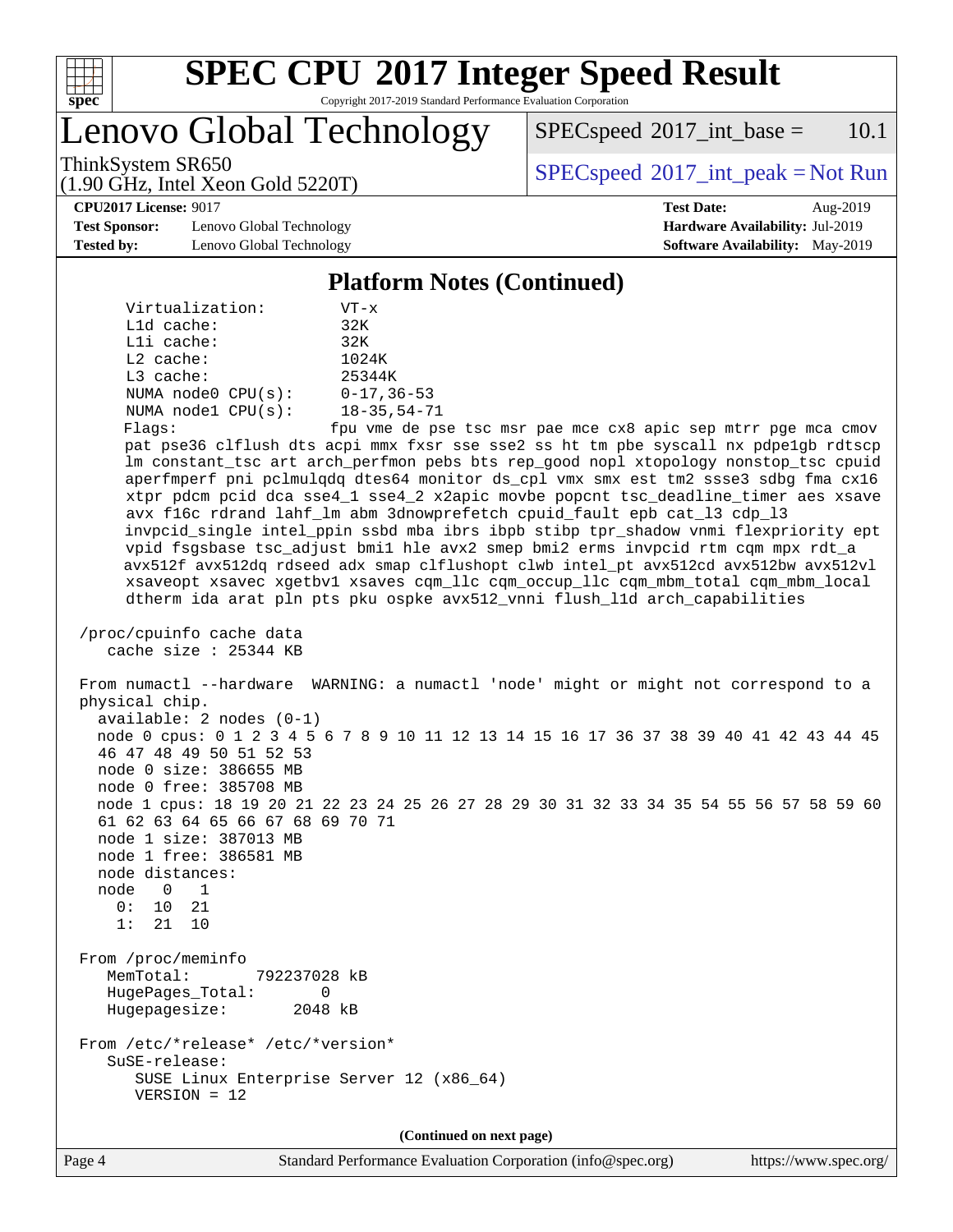

# **[SPEC CPU](http://www.spec.org/auto/cpu2017/Docs/result-fields.html#SPECCPU2017IntegerSpeedResult)[2017 Integer Speed Result](http://www.spec.org/auto/cpu2017/Docs/result-fields.html#SPECCPU2017IntegerSpeedResult)**

Copyright 2017-2019 Standard Performance Evaluation Corporation

Lenovo Global Technology

 $SPECspeed^{\circledcirc}2017\_int\_base = 10.1$  $SPECspeed^{\circledcirc}2017\_int\_base = 10.1$ 

(1.90 GHz, Intel Xeon Gold 5220T)

ThinkSystem SR650<br>(1.00 GHz, Intel Year Gald 5220T) [SPECspeed](http://www.spec.org/auto/cpu2017/Docs/result-fields.html#SPECspeed2017intpeak)<sup>®</sup>[2017\\_int\\_peak = N](http://www.spec.org/auto/cpu2017/Docs/result-fields.html#SPECspeed2017intpeak)ot Run

**[Test Sponsor:](http://www.spec.org/auto/cpu2017/Docs/result-fields.html#TestSponsor)** Lenovo Global Technology **[Hardware Availability:](http://www.spec.org/auto/cpu2017/Docs/result-fields.html#HardwareAvailability)** Jul-2019 **[Tested by:](http://www.spec.org/auto/cpu2017/Docs/result-fields.html#Testedby)** Lenovo Global Technology **[Software Availability:](http://www.spec.org/auto/cpu2017/Docs/result-fields.html#SoftwareAvailability)** May-2019

**[CPU2017 License:](http://www.spec.org/auto/cpu2017/Docs/result-fields.html#CPU2017License)** 9017 **[Test Date:](http://www.spec.org/auto/cpu2017/Docs/result-fields.html#TestDate)** Aug-2019

### **[Platform Notes \(Continued\)](http://www.spec.org/auto/cpu2017/Docs/result-fields.html#PlatformNotes)**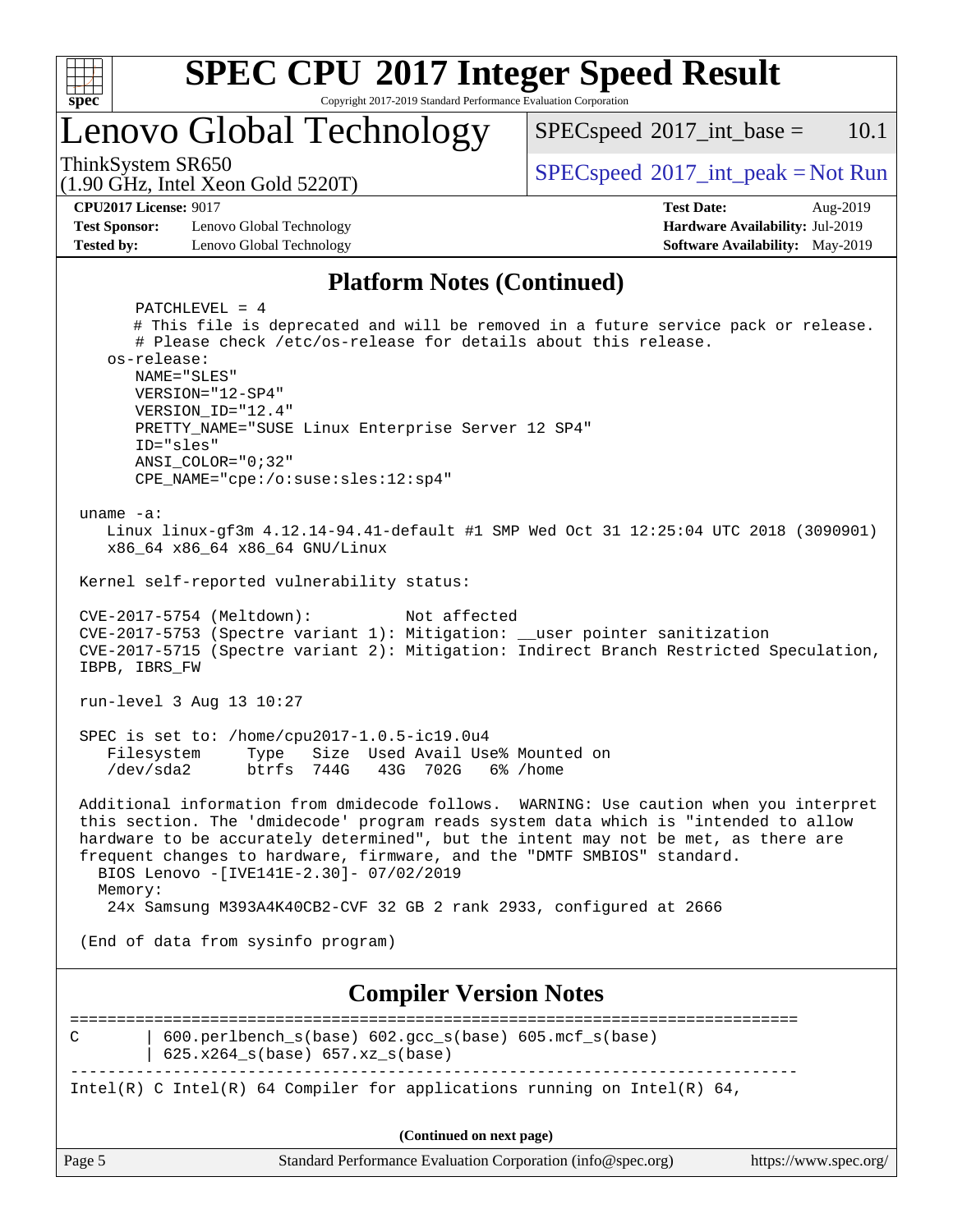

# **[SPEC CPU](http://www.spec.org/auto/cpu2017/Docs/result-fields.html#SPECCPU2017IntegerSpeedResult)[2017 Integer Speed Result](http://www.spec.org/auto/cpu2017/Docs/result-fields.html#SPECCPU2017IntegerSpeedResult)**

Copyright 2017-2019 Standard Performance Evaluation Corporation

# Lenovo Global Technology

 $SPECspeed^{\circ}2017\_int\_base = 10.1$  $SPECspeed^{\circ}2017\_int\_base = 10.1$ 

(1.90 GHz, Intel Xeon Gold 5220T)

ThinkSystem SR650<br>(1.00 GHz, Intel Year Gold 5220T) [SPECspeed](http://www.spec.org/auto/cpu2017/Docs/result-fields.html#SPECspeed2017intpeak)<sup>®</sup>[2017\\_int\\_peak = N](http://www.spec.org/auto/cpu2017/Docs/result-fields.html#SPECspeed2017intpeak)ot Run

**[Test Sponsor:](http://www.spec.org/auto/cpu2017/Docs/result-fields.html#TestSponsor)** Lenovo Global Technology **[Hardware Availability:](http://www.spec.org/auto/cpu2017/Docs/result-fields.html#HardwareAvailability)** Jul-2019 **[Tested by:](http://www.spec.org/auto/cpu2017/Docs/result-fields.html#Testedby)** Lenovo Global Technology **[Software Availability:](http://www.spec.org/auto/cpu2017/Docs/result-fields.html#SoftwareAvailability)** May-2019

**[CPU2017 License:](http://www.spec.org/auto/cpu2017/Docs/result-fields.html#CPU2017License)** 9017 **[Test Date:](http://www.spec.org/auto/cpu2017/Docs/result-fields.html#TestDate)** Aug-2019

## **[Compiler Version Notes \(Continued\)](http://www.spec.org/auto/cpu2017/Docs/result-fields.html#CompilerVersionNotes)**

|       | Version 19.0.4.227 Build 20190416<br>Copyright (C) 1985-2019 Intel Corporation. All rights reserved.<br>_____________________________________                                          |
|-------|----------------------------------------------------------------------------------------------------------------------------------------------------------------------------------------|
| $C++$ | 620.omnetpp $s(base)$ 623.xalancbmk $s(base)$ 631.deepsjeng $s(base)$<br>$641.$ leela $s(base)$                                                                                        |
|       | Intel(R) $C++$ Intel(R) 64 Compiler for applications running on Intel(R) 64,<br>Version 19.0.4.227 Build 20190416<br>Copyright (C) 1985-2019 Intel Corporation. All rights reserved.   |
|       | Fortran   $648$ . exchange2 $s$ (base)                                                                                                                                                 |
|       | Intel(R) Fortran Intel(R) 64 Compiler for applications running on Intel(R)<br>64, Version 19.0.4.227 Build 20190416<br>Copyright (C) 1985-2019 Intel Corporation. All rights reserved. |

## **[Base Compiler Invocation](http://www.spec.org/auto/cpu2017/Docs/result-fields.html#BaseCompilerInvocation)**

[C benchmarks](http://www.spec.org/auto/cpu2017/Docs/result-fields.html#Cbenchmarks): [icc -m64 -std=c11](http://www.spec.org/cpu2017/results/res2019q4/cpu2017-20190926-18690.flags.html#user_CCbase_intel_icc_64bit_c11_33ee0cdaae7deeeab2a9725423ba97205ce30f63b9926c2519791662299b76a0318f32ddfffdc46587804de3178b4f9328c46fa7c2b0cd779d7a61945c91cd35)

[C++ benchmarks:](http://www.spec.org/auto/cpu2017/Docs/result-fields.html#CXXbenchmarks) [icpc -m64](http://www.spec.org/cpu2017/results/res2019q4/cpu2017-20190926-18690.flags.html#user_CXXbase_intel_icpc_64bit_4ecb2543ae3f1412ef961e0650ca070fec7b7afdcd6ed48761b84423119d1bf6bdf5cad15b44d48e7256388bc77273b966e5eb805aefd121eb22e9299b2ec9d9)

[Fortran benchmarks](http://www.spec.org/auto/cpu2017/Docs/result-fields.html#Fortranbenchmarks): [ifort -m64](http://www.spec.org/cpu2017/results/res2019q4/cpu2017-20190926-18690.flags.html#user_FCbase_intel_ifort_64bit_24f2bb282fbaeffd6157abe4f878425411749daecae9a33200eee2bee2fe76f3b89351d69a8130dd5949958ce389cf37ff59a95e7a40d588e8d3a57e0c3fd751)

## **[Base Portability Flags](http://www.spec.org/auto/cpu2017/Docs/result-fields.html#BasePortabilityFlags)**

 600.perlbench\_s: [-DSPEC\\_LP64](http://www.spec.org/cpu2017/results/res2019q4/cpu2017-20190926-18690.flags.html#b600.perlbench_s_basePORTABILITY_DSPEC_LP64) [-DSPEC\\_LINUX\\_X64](http://www.spec.org/cpu2017/results/res2019q4/cpu2017-20190926-18690.flags.html#b600.perlbench_s_baseCPORTABILITY_DSPEC_LINUX_X64) 602.gcc\_s: [-DSPEC\\_LP64](http://www.spec.org/cpu2017/results/res2019q4/cpu2017-20190926-18690.flags.html#suite_basePORTABILITY602_gcc_s_DSPEC_LP64) 605.mcf\_s: [-DSPEC\\_LP64](http://www.spec.org/cpu2017/results/res2019q4/cpu2017-20190926-18690.flags.html#suite_basePORTABILITY605_mcf_s_DSPEC_LP64) 620.omnetpp\_s: [-DSPEC\\_LP64](http://www.spec.org/cpu2017/results/res2019q4/cpu2017-20190926-18690.flags.html#suite_basePORTABILITY620_omnetpp_s_DSPEC_LP64) 623.xalancbmk\_s: [-DSPEC\\_LP64](http://www.spec.org/cpu2017/results/res2019q4/cpu2017-20190926-18690.flags.html#suite_basePORTABILITY623_xalancbmk_s_DSPEC_LP64) [-DSPEC\\_LINUX](http://www.spec.org/cpu2017/results/res2019q4/cpu2017-20190926-18690.flags.html#b623.xalancbmk_s_baseCXXPORTABILITY_DSPEC_LINUX) 625.x264\_s: [-DSPEC\\_LP64](http://www.spec.org/cpu2017/results/res2019q4/cpu2017-20190926-18690.flags.html#suite_basePORTABILITY625_x264_s_DSPEC_LP64) 631.deepsjeng\_s: [-DSPEC\\_LP64](http://www.spec.org/cpu2017/results/res2019q4/cpu2017-20190926-18690.flags.html#suite_basePORTABILITY631_deepsjeng_s_DSPEC_LP64) 641.leela\_s: [-DSPEC\\_LP64](http://www.spec.org/cpu2017/results/res2019q4/cpu2017-20190926-18690.flags.html#suite_basePORTABILITY641_leela_s_DSPEC_LP64) 648.exchange2\_s: [-DSPEC\\_LP64](http://www.spec.org/cpu2017/results/res2019q4/cpu2017-20190926-18690.flags.html#suite_basePORTABILITY648_exchange2_s_DSPEC_LP64)

**(Continued on next page)**

Page 6 Standard Performance Evaluation Corporation [\(info@spec.org\)](mailto:info@spec.org) <https://www.spec.org/>